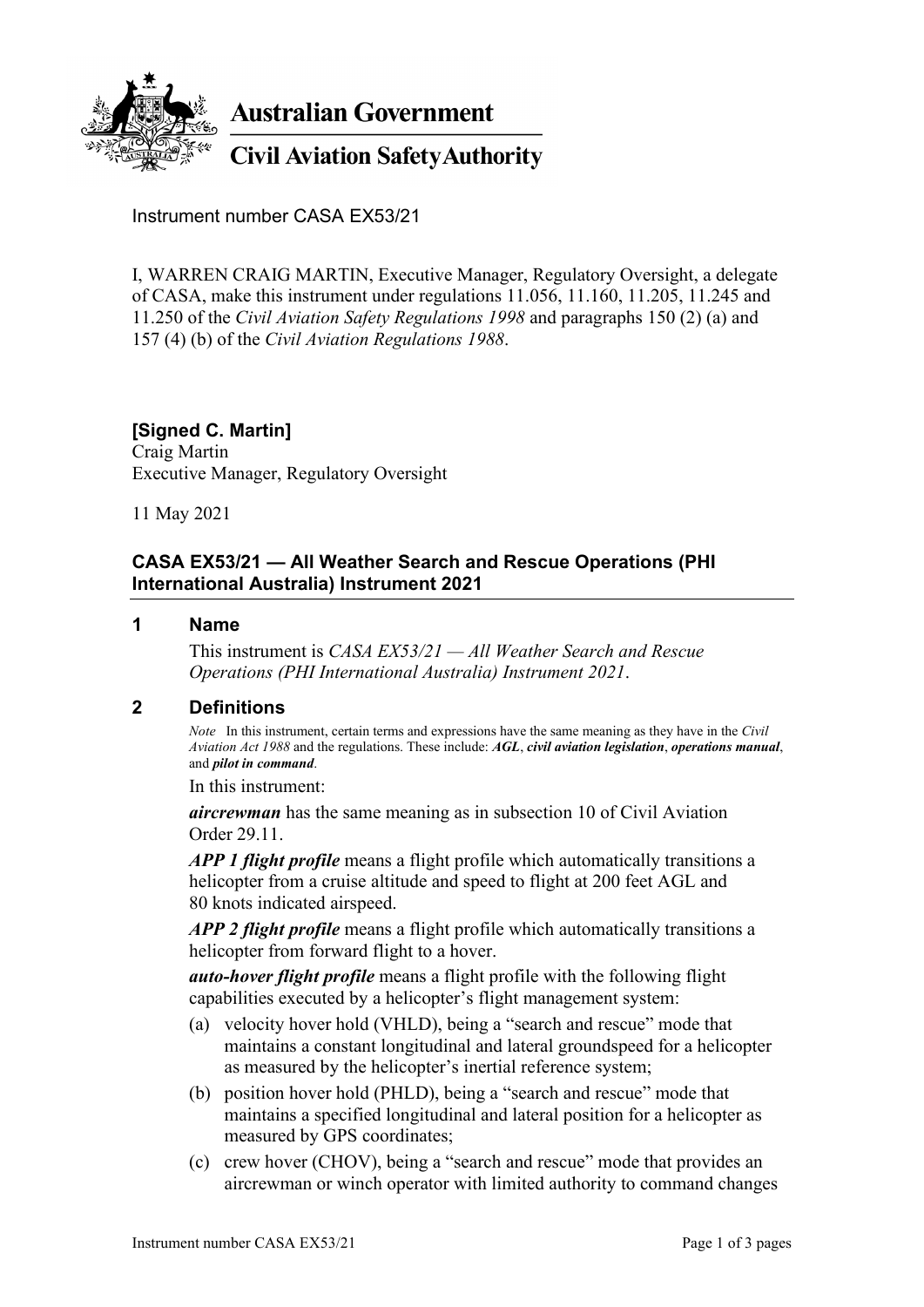to the longitudinal and lateral position of a helicopter, and the helicopter's airspeed, from the helicopter cabin; and

(d) depart (DPT) mode, being a "search and rescue" mode that transitions the helicopter from the hover to 65 knots indicated airspeed at a climb rate of 200 feet per minute.

*PHI helicopter* means a Sikorsky S92A helicopter operated by PHI International Australia that is fitted with:

- (a) an automatic flight control system (AFCS) with a "search and rescue" mode in which the helicopter can conduct APP 1, APP 2 and auto-hover flight profiles at night and in all weather conditions; and
- (b) a flight management system (FMS) with "receiver autonomous integrity monitoring" (RAIM) GPS satellite coverage; and
- (c) radar equipment with designated modes for "search", "weather" and "radar ground mapping"; and
- (d) an enhanced ground proximity warning system (EGPWS).

*PHI International Australia* means PHI International Australia Pty Ltd, ARN 067339.

*pilot in command*, of a PHI helicopter, means an employee of PHI International Australia who is the pilot in command of the helicopter.

*SAR operations* means any of the following operations:

- (a) search and rescue operations;
- (b) offshore aircraft recovery operations;
- (c) training for operations mentioned in paragraph (a) or (b).

*winch operator* has the same meaning as in subsection 10 of Civil Aviation Order 29.11.

## **3 Application**

This instrument applies in relation to PHI International Australia (and pilots in command of PHI helicopters) when using a PHI helicopter in SAR operations.

## **4 Exemptions**

- (1) For the purposes of regulation 11.160 of CASR, the pilot in command of a PHI helicopter is exempt from compliance with the following provisions of CAR when carrying out a SAR operation in the helicopter:
	- (a) subregulation 175 (2);
	- (b) subregulation 178 (1);
	- (c) subregulation 178 (2).
- (2) It is a condition of the exemption in subsection (1) that the pilot in command must comply with the requirements mentioned in section 7.

## **5 Direction**

For the purposes of paragraph 150 (2) (a) of CAR, the pilot in command of a PHI helicopter is directed, when dropping packages or other articles or substances from the helicopter during a SAR operation, to comply with the requirements mentioned in section 7.